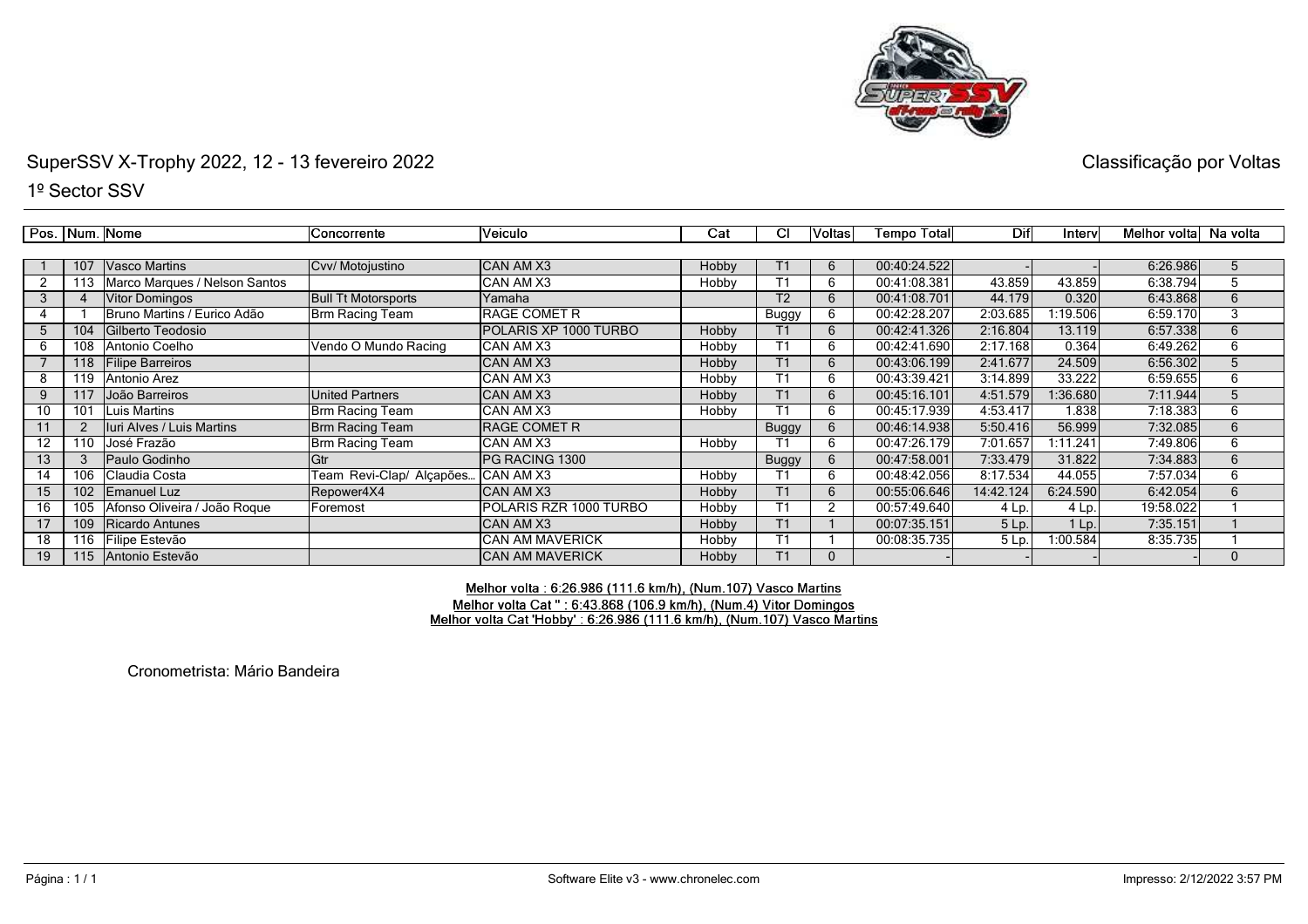

1º Sector SSV

Pos. Num. Nome Concorrente Veiculo  $\overline{\text{Cat}}$ टा  $Lap2$  $Lap<sub>1</sub>$  $Lap3$  $Lap<sub>4</sub>$ Lap 5  $Lap6$  <sup>107</sup> Vasco Martins Cvv/ Motojustino CAN AM X3 Hobby T1 7:14.268 7:06.636 6:30.151 6:34.016 6:26.986 6:32.465 122 | 113 Marco Marques / Nelson Santos | САЛ АМ X3 | Ноbby | Т1 | 7:05.980 | 7:10.114 | 6:47.542 | 6:42.952 | 6:38.794 | 6:42.999 3 <sup>4</sup> Vitor Domingos Bull Tt Motorsports Yamaha T2 7:00.483 6:56.762 6:51.612 6:49.777 6:46.199 6:43.868  $\overline{4}$ 1 Bruno Martins / Eurico Adão Brm Racing Team<br>104 Gilberto Teodosio RAGE COMET R Buggy 7:02.447 7:09.252 6:59.170 7:00.367 7:08.928 7:08.043 104 Gilberto Teodosio<br>108 Antonio Coelho Vendo O Mundo Racing CAN AM X3 5 Hobby T1 7:27.744 7:15.667 7:03.866 6:59.027 6:57.684 6:57.338 6 <sup>108</sup> Antonio Coelho Vendo O Mundo Racing CAN AM X3 Hobby T1 7:25.820 7:13.587 7:06.893 7:09.053 6:57.075 6:49.262 7 <sup>118</sup> Filipe Barreiros CAN AM X3 Hobby T1 7:23.406 7:14.647 7:14.583 7:15.298 6:56.302 7:01.963 8 <sup>119</sup> Antonio Arez CAN AM X3 Hobby T1 7:29.814 7:26.396 7:19.518 7:17.230 7:06.808 6:59.655  $\overline{9}$  <sup>117</sup> João Barreiros United Partners CAN AM X3 Hobby T1 7:45.357 7:47.785 7:35.895 7:27.156 7:11.944 7:27.964 10101 Luis Martins **Brm Racing Team**<br>2 **Juri Alves / Luis Martins** Brm Racing Team CAN AM X3 Hobby T1 7:48.025 7:41.477 7:33.040 7:30.443 7:26.571 7:18.383 112 Iuri Alves / Luis Martins<br>110 José Frazão RAGE COMET R Buggy 7:52.864 7:52.400 7:51.964 7:33.428 7:32.197 7:32.085 12110 | José Frazão **Brm Racing Team**<br>3 | Paulo Godinho | Gtr CAN AM X3 Hobby T1 7:57.466 7:53.247 7:51.735 7:56.708 7:57.217 7:49.806 133 Paulo Godinho Gtr PG RACING 1300 Buggy 8:20.048 8:28.710 7:56.864 7:51.627 7:45.869 7:34.883 106 Claudia Costa **Team Revi-Clap/ Alçapões.**<br>102 Emanuel Luz Repower4X4 14 CAN AM X3 Hobby T1 8:14.237 8:06.930 8:03.561 8:04.069 8:16.225 7:57.034 15 <sup>102</sup> Emanuel Luz Repower4X4 CAN AM X3 Hobby T1 6:48.665 6:55.098 7:09.370 6:47.042 20:44.417 6:42.054 1616 | 105 | Afonso Oliveira / João Roque | Foremost | POLARIS RZR 1000 TURBO<br>17 | 109 | Ricardo Antunes | CAN AM X3 Hobby T1 19:58.022 37:51.618 - - - - <sup>17</sup> <sup>109</sup> Ricardo Antunes CAN AM X3 Hobby T1 7:35.151 - - - - - <sup>18</sup>18 | 116 | Filipe Estevão | CAN AM MAVERICK<br>19 | 115 | Antonio Estevão | CAN AM MAVERICK Hobby T1 8:35.735 - - - - - <sup>19</sup>**CAN AM MAVERICK** Hobby T1 - - - - - -

> Melhor volta: 6:26.986 (111.6 km/h), (Num.107) Vasco Martins Melhor volta Cat ": 6:43.868 (106.9 km/h), (Num.4) Vitor Domingos Melhor volta Cat 'Hobby': 6:26.986 (111.6 km/h), (Num.107) Vasco Martins

Cronometrista: Mário Bandeira

Classificação por Voltas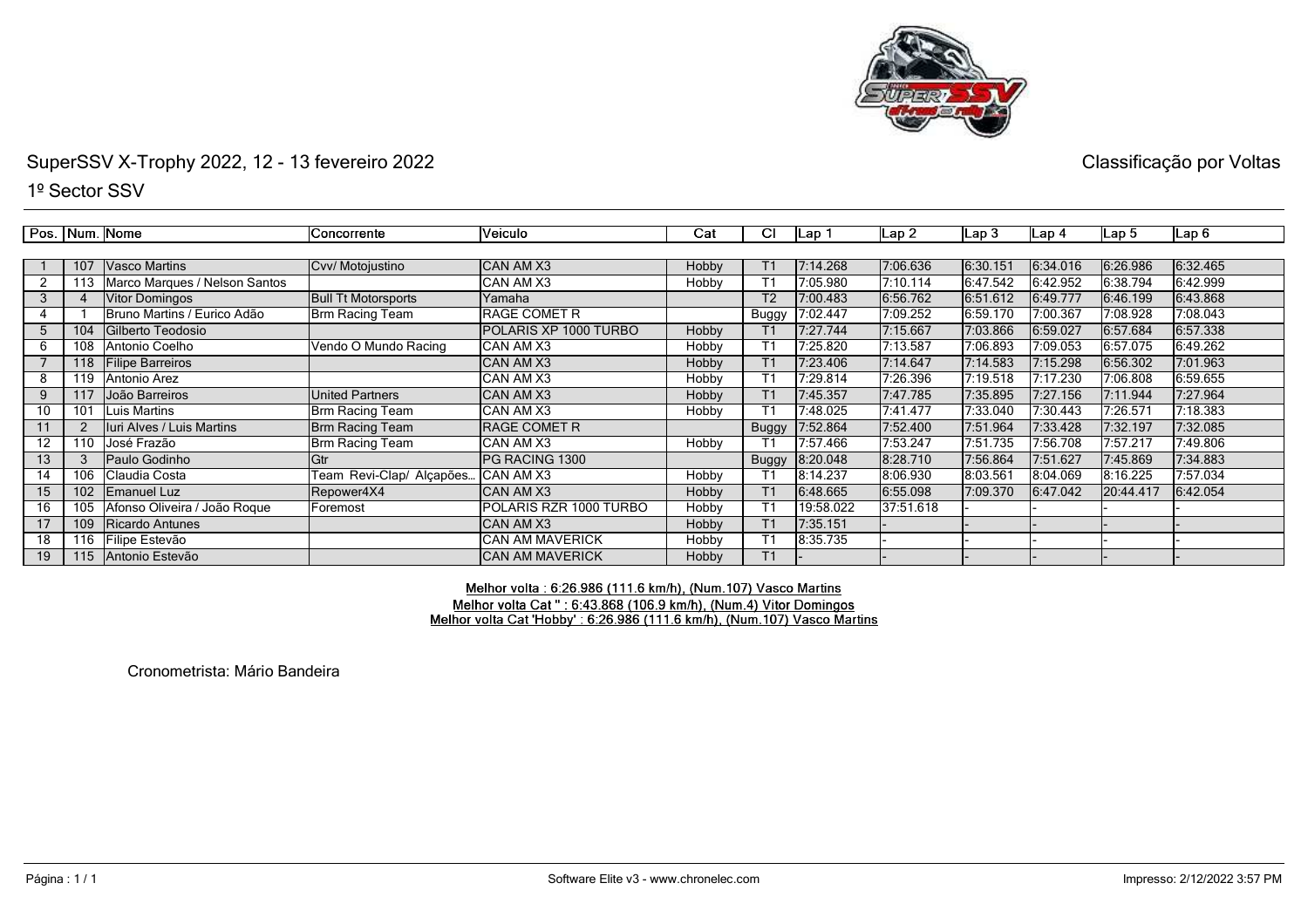

## SuperSSV X-Trophy 2022, 12 - 13 fevereiro 2022Federados T2

Classificação por Voltas

|                                                                                               |          |  |  | Veiculo | Concorrente |  |  |
|-----------------------------------------------------------------------------------------------|----------|--|--|---------|-------------|--|--|
|                                                                                               |          |  |  |         |             |  |  |
| 00:41:08.701l<br><b>Bull Tt Motorsports</b><br><b>Vitor Domingos</b><br><b>IYamaha</b><br>. . | 6:43.868 |  |  |         |             |  |  |

Melhor volta: 6:43.868 (106.9 km/h), (Num.4) Vitor Domingos Melhor volta Cat ": 6:43.868 (106.9 km/h), (Num.4) Vitor Domingos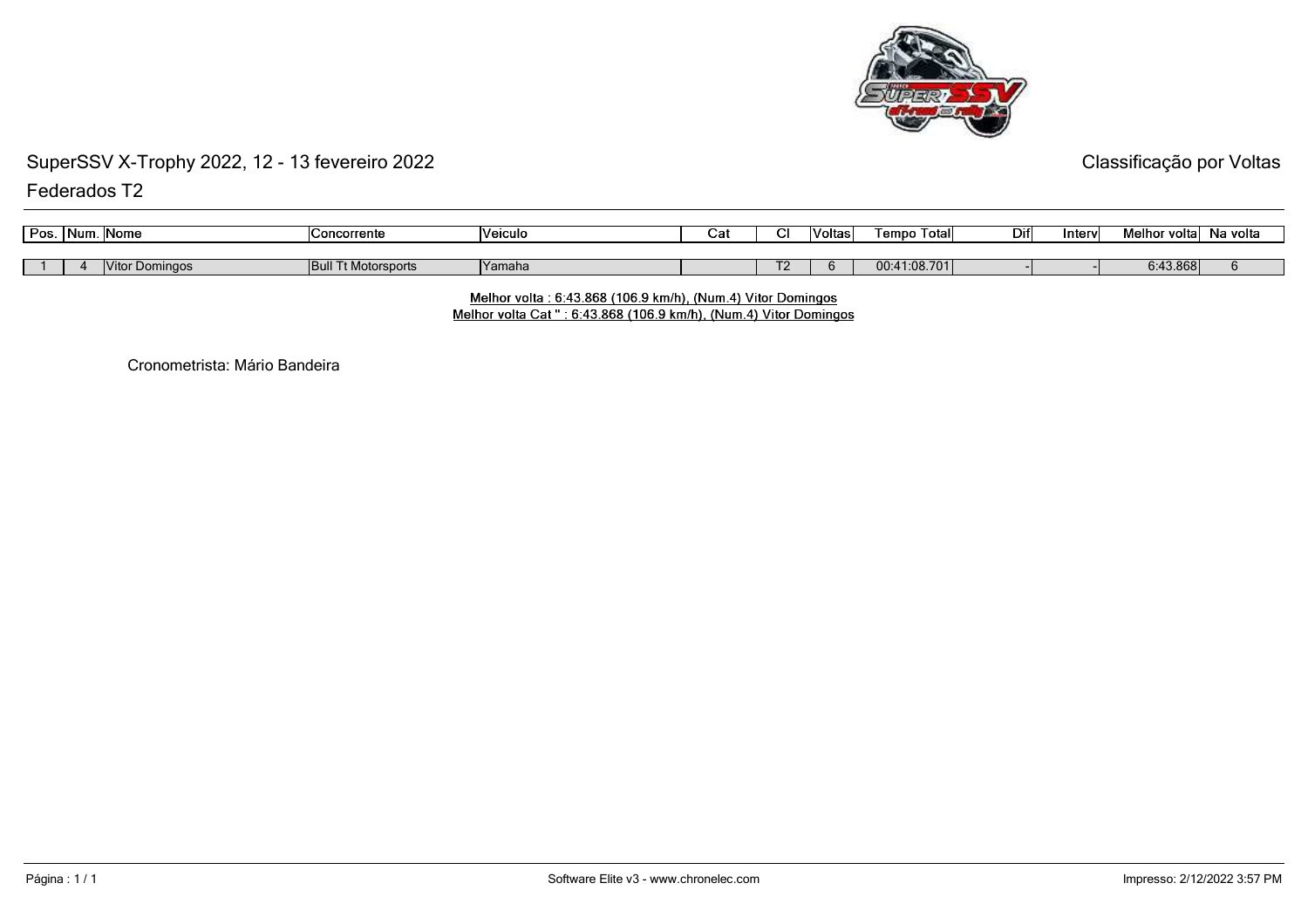

Classificação por Voltas

**Senhoras** 

| Pos. | Num. | <b>Nome</b>   | <b>Concorrente</b>        | <b>Neiculo</b>     | Ca.   | ~ | Voltas | l empo<br>Total | Dif | Inter | Melhor voltal | Na volta |
|------|------|---------------|---------------------------|--------------------|-------|---|--------|-----------------|-----|-------|---------------|----------|
|      |      |               |                           |                    |       |   |        |                 |     |       |               |          |
|      | 106  | Claudia Costa | Revi-Clap/<br><b>leam</b> | Alcapões CAN AM X3 | Hobby |   |        | 00:48:42.056    |     |       | 7:57.034      |          |

## Melhor volta : 7:57.034 (90.5 km/h), (Num.106) Claudia Costa

Melhor volta Cat 'Hobby': 7:57.034 (90.5 km/h), (Num.106) Claudia Costa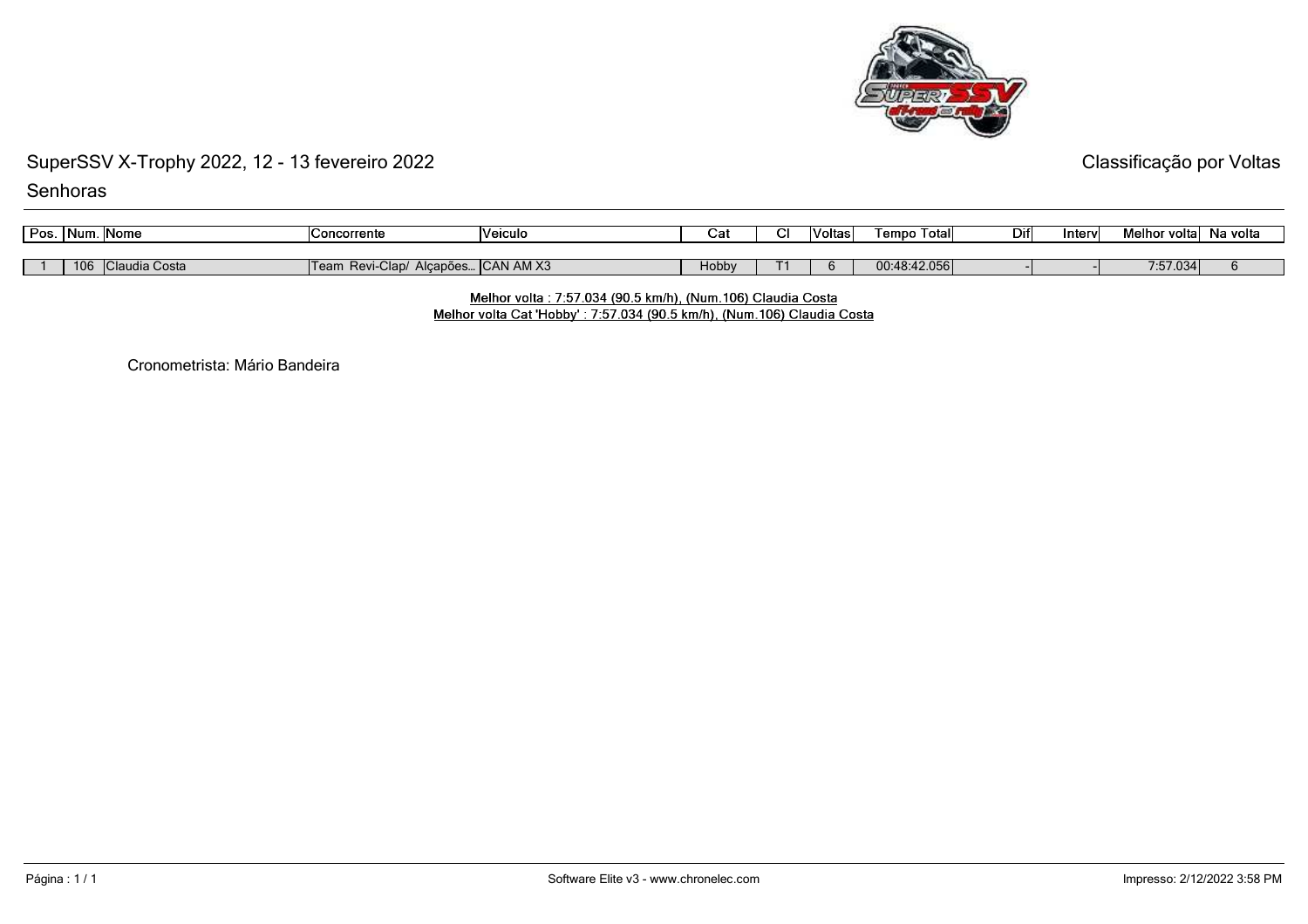

Classificação por Voltas

Federados Buggy

| ' Pos. | ∣Num | . INome                      | Concorrente             | <b>Neiculo</b>         | Cai |       | oltas l | Tempo Totall | Difl     | ntervl   | Melhor voltal Na volta |  |
|--------|------|------------------------------|-------------------------|------------------------|-----|-------|---------|--------------|----------|----------|------------------------|--|
|        |      |                              |                         |                        |     |       |         |              |          |          |                        |  |
|        |      | NBruno Martins / Eurico Adão | <b>IBrm Racing Team</b> | <b>IRAGE COMET R</b>   |     | Buggy |         | 00:42:28.207 |          |          | 6:59.170               |  |
|        |      | i Alves / Luis Martins       | <b>IBrm Racing Team</b> | <b>IRAGE COMET R</b>   |     | Buggy |         | 00:46:14.938 | 3:46.731 | 3:46.731 | 7:32.085               |  |
|        |      | Paulo Godinho                |                         | <b>IPG RACING 1300</b> |     | Buggy |         | 00:47:58.001 | 5:29.794 | 1:43.063 | 7:34.883               |  |

Melhor volta : 6:59.170 (103.0 km/h), (Num.1) Bruno Martins / Eurico Adão<br>Melhor volta Cat " : 6:59.170 (103.0 km/h), (Num.1) Bruno Martins / Eurico Adão